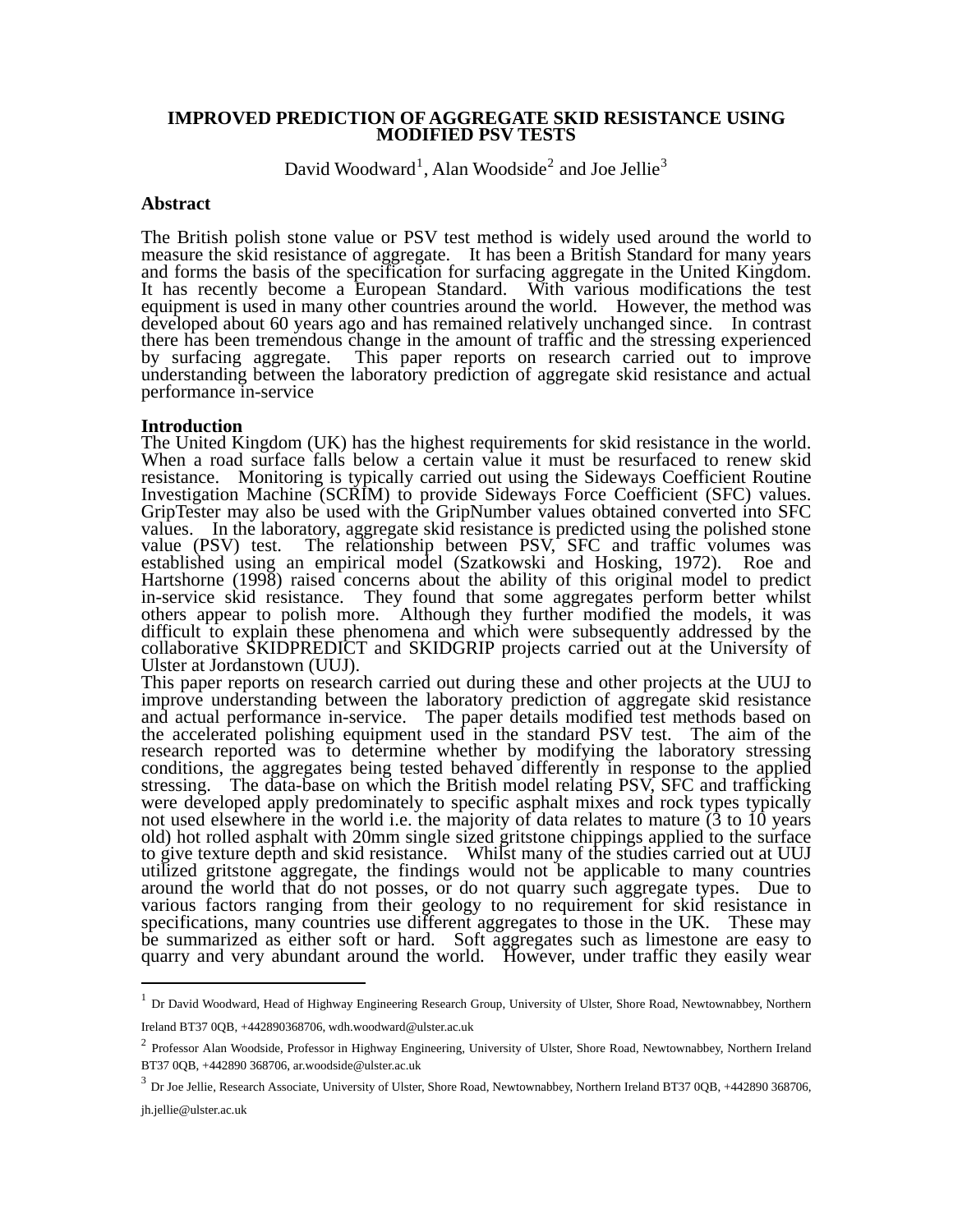and will polish giving poor skid resistance and dangerous wet driving conditions. Recognizing this problem of safety, many countries have been seeking to use what they term as hard aggregate in the surfacing layer. This is more durable, does not wear away as quick so maintaining texture depth. Although they will polish, their in-service wet skid resistance is better than soft limestones. The data reported in this paper therefore relates to hard aggregates typical of those now being used by many countries in asphalt surfacing mixes.

## **Development of modified PSV test methods**

The PSV is regarded as a measure of the resistance of coarse aggregate to the polishing action of a tyre under conditions similar to those on the surface of a road. The test became a British Standard in 1960. It has become a European Standard (BS EN 1097-8, 2000) and has modified versions in other countries such as America (ASTM D3319, 1999). Maclean and Shergold (1958) report its original development. Woodside Maclean and Shergold (1958) report its original development. Woodside (1981) used the equipment to assess non-standard test conditions to examine the effect of load, contact area, contact length and contact stress with tyre pressure. He found that contact stress and contact area were directly related to the rate of polishing and thus frictional resistance of a PSV test specimen. Woodward (1995) extended polishing to 12 hours using two consecutive standard 6 hour tests and found that 25 of 27 test specimens showed a reduction in PSV of typically 10%. Perry (1996) induced higher contact stress during testing by offsetting the polishing tyre at an angle of  $20^{\circ}$  and found reductions to 24% below standard PSV for a range of UK gritstone aggregates. During the recent Skidpredict and Skidgrip projects, UUJ looked at further test regimes that utilised either part or all of the standard test equipment (Jellie, 2003). They were designed to induce conditions which simulate different levels of wear and polishing experienced throughout a road network. They included wet and dry testing without abrasive, coarse or fine abrasive only, offset angle polishing to simulate cornering or braking stresses, extended polishing to 50 hours test duration, inclusion of roughening cycles to renew micro-texture and inclusion of freezing cycles to simulate winter roughening.

Of these, the offset method of polishing appeared to offer the most promise as a quick, simple method. Initial testing was carried out at an offset angle of  $20^\circ$ . Despite using only the self-weight of the arm assemblage and 50% of the specified test speed this angle was considered too high as it caused excessive wear of the solid rubber test tyre. The arm on the accelerated polishing machine was redesigned allowing angles of  $3^0$ ,  $6^0$  and  $10<sup>0</sup>$  to be assessed. Figure 1 shows the results for 2 aggregates tested for 3 hours at the standard speed of 320rpm using fine emery and water at standard rates of 3g/min and 6cc/min respectively. Each data point is the mean of 8 test specimens. Testing at  $3^0$ offset caused an increase in interfacial stress causing the skid resistance as measured using Pendulum Value (PV) to decrease below the standard PSV. For most aggregates  $\frac{1}{2}$  assessed,  $6^0$  testing resulted in the lowest skid resistance i.e. the optimum angle to achieve maximum polishing or reduction in skid resistance. The increase at  $10^0$ probably reflects the onset of abrasive plucking effects on the aggregate surface rather than polishing. This was accompanied by stone loss from the test specimens, heating and wear of the solid rubber tyre confirming the high interfacial stresses induced. This initial work indicated that aggregates where effected by varying the amount of inter-facial stress and suggested that these methods could be used to model road sites of different stressing e.g. bends of different radii, braking / accelerating locations etc.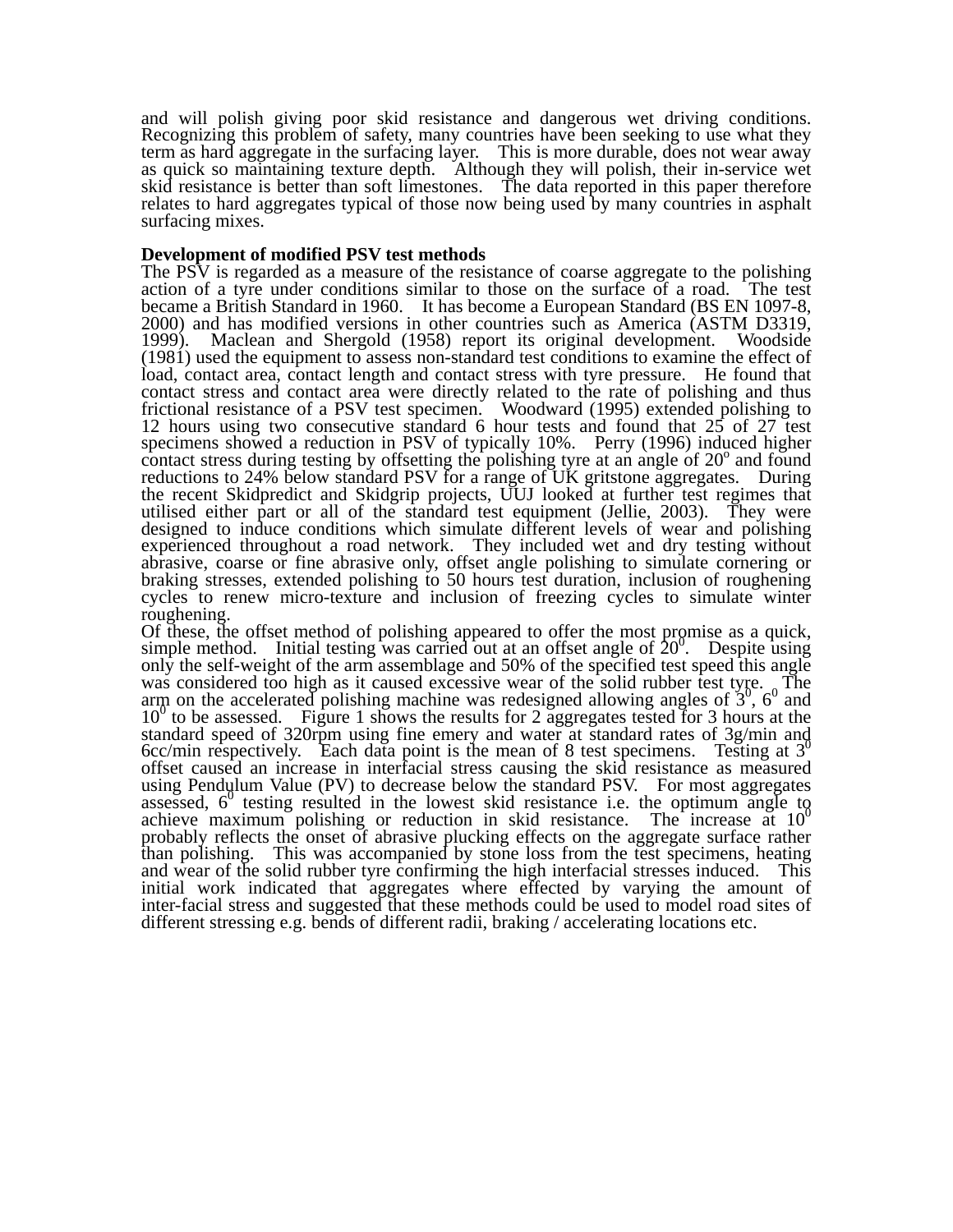

**Figure 1 Comparison of offset polishing angles**

# **60 offset angled polishing of hard aggregate**

The data reported in this paper was determined using 10mm single sized, de-flaked aggregate from 34 sources of hard aggregate used in hot asphalt surfacing mixes in Europe. They included basalt, dolerite, granite, dunite, gabbro, diabase, andesite, amphibolite and slag. Four test specimens were prepared for each aggregate and subjected to the standard 6 hour British Standard test method to determine their PSV. Each test specimen was then subjected to a further 3 hours of  $6^0$  angle polishing and their new skid resistance measured to give PSVaf. PSV and PSVaf are plotted in Figure 2 along with a line of equality. It can be seen that for all 34 hard aggregates, the  $\frac{1}{2}$  and  $\frac{1}{2}$  and  $\frac{1}{2}$  in the state of equality. It can be seen that for an  $\frac{1}{2}$ . The a aggregate, the standard PSV test was underestimating their level of skid resistance under heavier stressing conditions. The mean reduction was found to be 15 points or 27%. The R<sup>2</sup> value of 0.4 suggests poor correlation between the two values for all the hard aggregates i.e. it would be difficult to accurately predict PSVaf from PSV. However, further examination with the data sub-divided into different rock-types improved the correlation between PSV and PSVaf. Figure 3 plots the data for granite, gabbro and basalt and shows improved  $R^2$  values of 0.68, 0.86 and 0.73 respectively. This shows the importance of rock type and how performance prediction may be improved by considering similar rock types. It also highlights that different types of aggregate react differently to the application of stress. It would be expected that is reflected in their performance in-service.



**Figure 2 Plot of PSV and Pvaf for all hard aggregates**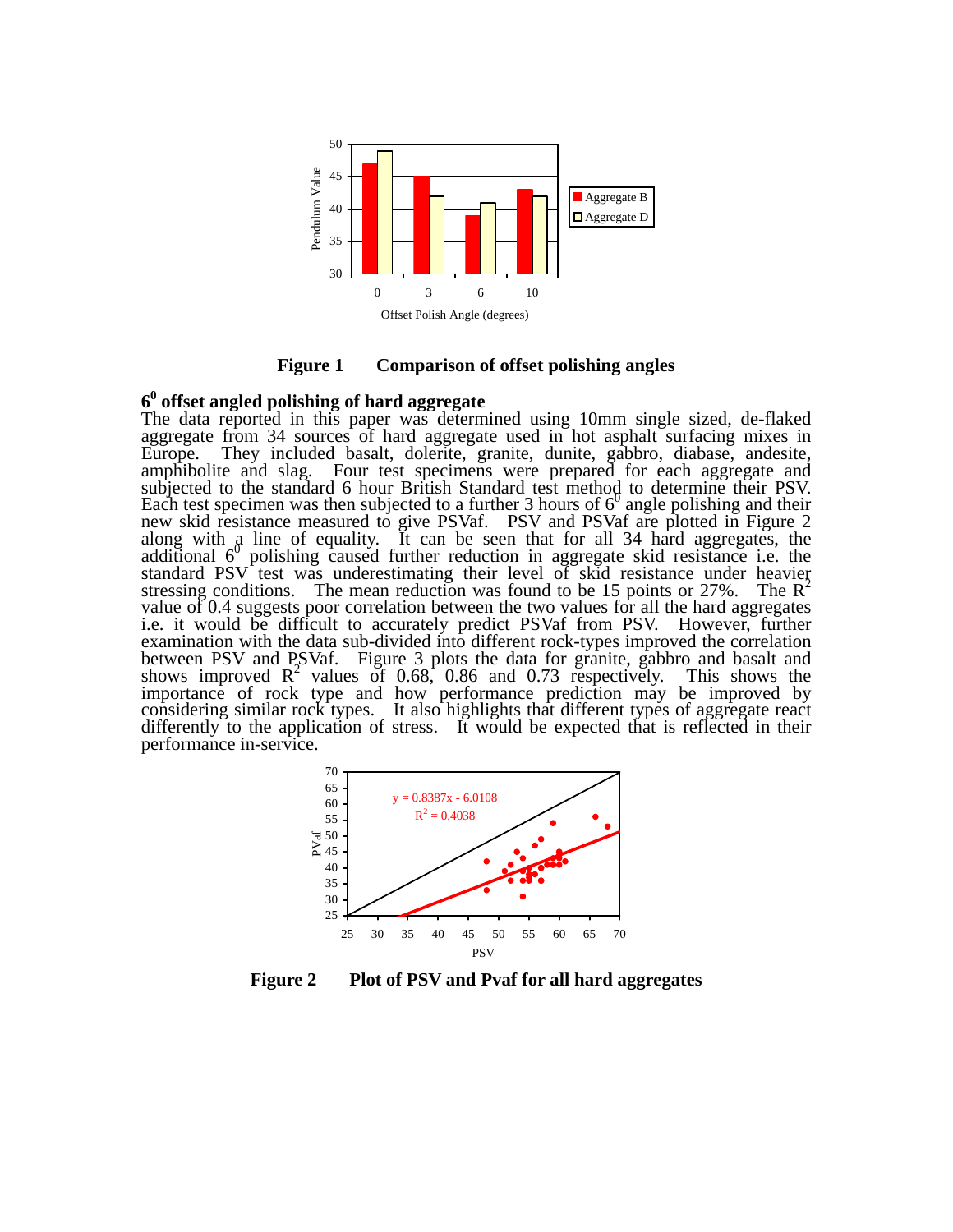

**Figure 3 Plot of PSV and Pvaf for granite, gabbro and basalt aggregate** 

## **Conclusions**

Ongoing research at UUJ is trying to understand the phenomena at the tyre / road surface interface. This paper reports on modified testing of hard aggregates such as granite, gabbro and basalt typically used in many countries in the production of hot asphalt surfacing mixes. These should not be confused with the high PSV gritstone aggregates used in the UK or the low PSV soft sources such as limestone. Testing of many different types of aggregate clearly show that these hard aggregates have PSV values approximately in the range 40 to 60, although individual sources may fall outside this range. The data reported shows that the standard PSV test does not give the lowest level of skid resistance possessed by a hard aggregate. Additional testing using a  $6<sup>0</sup>$ offset wheel caused on average a further 27% reduction.

Rather, an aggregates PSV is a simple ranking of one aggregate against another in relation to the test conditions. Change the test conditions and the aggregate will respond in different ways. The  $6<sup>o</sup>$  offset angled data simply shows that by increasing the interfacial stress the value of skid resistance will on average drop by 27% for the aggregates assessed. Change the test conditions again and different values of skid resistance should result. Whilst this makes the specification of aggregate difficult, this research clearly shows that methods now exist to offer improved prediction of performance. The future for successful sustainable highway construction is understanding risk. This paper shows a relatively quick and simple test method that may be used to assess the skid resistance of surfacing aggregate that is more representative of conditions at higher stress sites on the road network i.e. it allows better understanding of risk.

# **References**

American Society for Testing Materials, ASTM D3319: 1999. *Standard practice for the accelerated polishing of aggregates using the British wheel*. Annual Book of ASTM Standards, Vol.04.03, Philadelphia: ASTM.

British and European Standard, BS EN 1097-8: 2000. *Tests for mechanical and physical properties of aggregates – Part 2: Determination of the polished stone value*, London, BSI.

Highways Agency, 1999. *Design Manual for Road and Bridges, Volume 7 Pavement Design and Maintenance, Section 3 Pavement Maintenance Assessment, Part 1 Skidding Resistance*. London: TSO, HD28/94.

Jellie, J.H., 2003. *A study of factors affecting skid resistance characteristics*, Thesis (PhD), University of Ulster, UK.

Maclean, D. J. & Shergold, F. A., 1958. The polishing of roadstone in relation to the resistance to skidding of bituminous road surfacings. *Department of Scientific and Industrial Research, Road Research Technical Paper No. 43*, London: HMSO.

Perry, M.J., 1996. *A study of the factors influencing the polishing characteristics of gritstone aggregate*, Thesis, (DPhil), University of Ulster, UK.